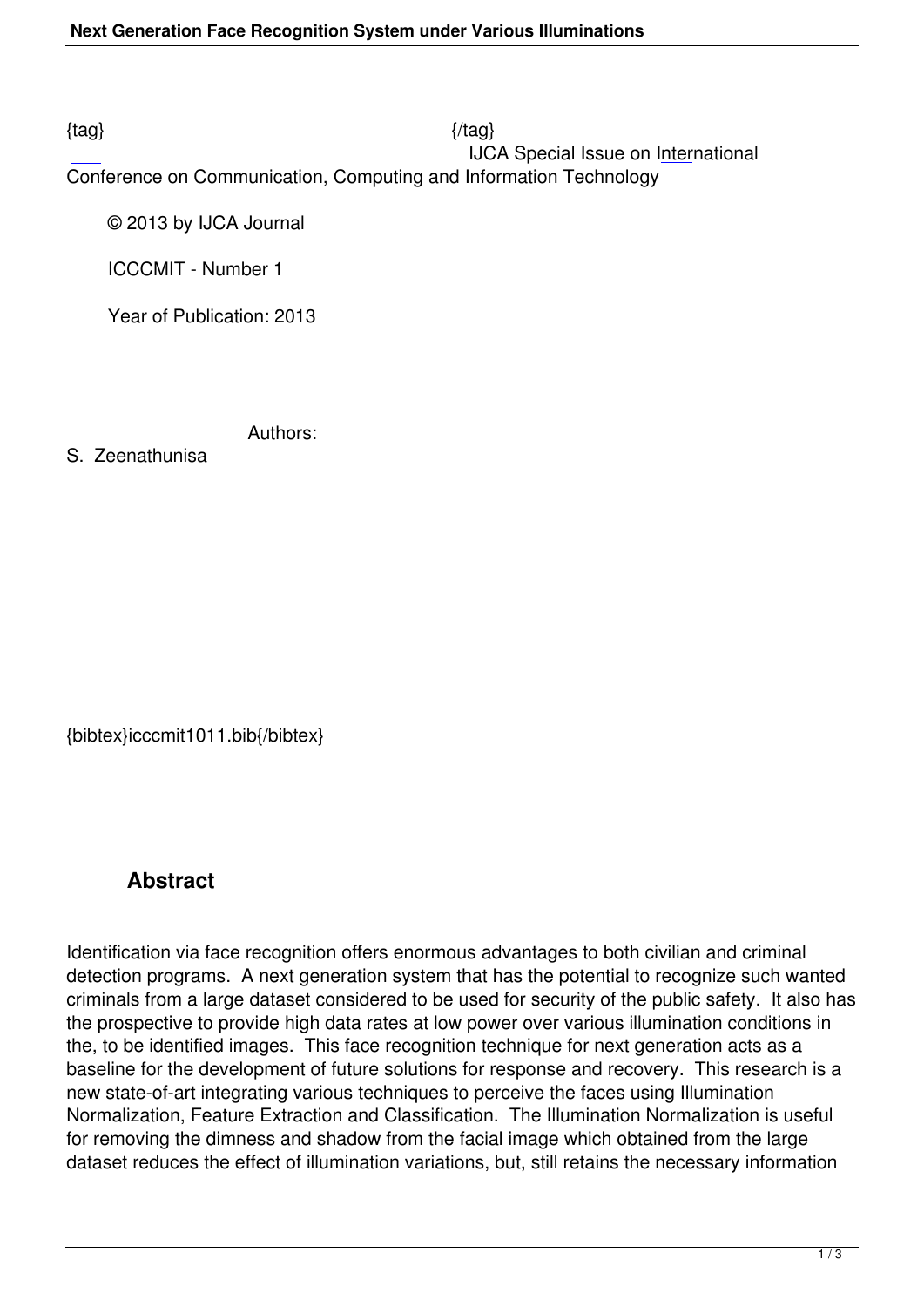of the face. The robust local feature extractor which is the gray-scale invariant texture called Local Binary Pattern (LBP) is helpful for feature extraction. The K-Nearest Neighbor classifier is utilized for the purpose of classification and matching the face images from the dataset. Thus, the next generation system tends to identify and recognize the input face image after preprocessing the image and feature extraction. Various images for the system from Yale-B database are used for testing to achieve the next generation face recognition system which helps in improving the performance in identifying and recognizes the faces in various illuminations.

## **Refer**

#### **ences**

S. Zeenathunisa, A. Jaya and M. A. Rabbani, " An Integrated Approach Towards Recognizing Face Under Dim Light Conditions", In Proc. of 3rd National Conf. on Ad. Trends in Computing, pp. 21-23, April 2011

Cha Zhang and Zhengyou Zhang, " A Survey of Recent Advances in Face Detection", Technical Report, MSR-TR-2010-66, June 2010

A. Gupta, S. Gupta, " Machine Recognition of Human Face ", www. citeseerx. ist. psu. edu/viewdoc/download, dt. May 2011.

Xiaoyang Tan and Bill Triggs, & quot; Enhanced Local Texture Feature Sets for Face Recognition Under Difficult Lighting Conditions", IEEE Trans, on Image Processing, Vol. 19, No. 6, June 2010

Brendan Moore, Marshall Tappen and Hassan Foroosh, "Learning Face Appearance under Different Lighting Conditions", In the 2nd IEEE International Conference on Biometrics: Theory, Applications and Systems, 2008.

D. Alexiadis, V. Syrris, A. Papastergiou, A. Hatzigaidas and L. Mariuta, & quot; A New Face Database and Evaluation of Face Recognition Techniques",14th WSEAS Intern. Conf. on Systems, Vol–II, pp. 590-595

Daniel Maturana, Domingo Mery and Alvaro Soto, " Face Recognition with Local Binary Patterns, Spatial Pyramid Histograms and Naïve Bayes Nearest Neighbor Classification", In the International Conference of the Chilean Computer Science Society, pp. 125 – 132, 2009

Jukka Holappa, Timo Ahonen and Matti Pietikäinen, &quot:An Optimized Illumination Normalization Method for Face Recognition", In Proc. of IEEE, 2nd International Conference on Biometrics: Theory, Applications and Systems (BTAS 08), Washington DC, 6 p.

Timo Ahonen, Abdenour Hadid and Matti Pietikäinen, " Face Description with Local Binary Patterns: Application to Face Recognition", IEEE Trans. on Pattern Analysis and Machine Intelligence, Vol 28, No. 12, pp. 2037 – 2041, Dec 2006.

Padraig Cunnigham and Sarah Jane Dilany, "k – Nearest Neighbour Classifier", Technical Report UCD-CSI-2007-4, March 2007

Yangang Wang, Xi Chen, Hua Han and Silong Peng, " Video Luminance Transient Improvement Using Difference of Gaussian", In Proc. of 15th Asia-Pacific Conference on Communications (APCC 2009)-058, pp. 249 – 253, 2009.

G. Aggarwal and R. Chellappa, " Face Recognition in the presence of multiple illumination sources", In Proc. of the IEEE International Conference on Computer Vision